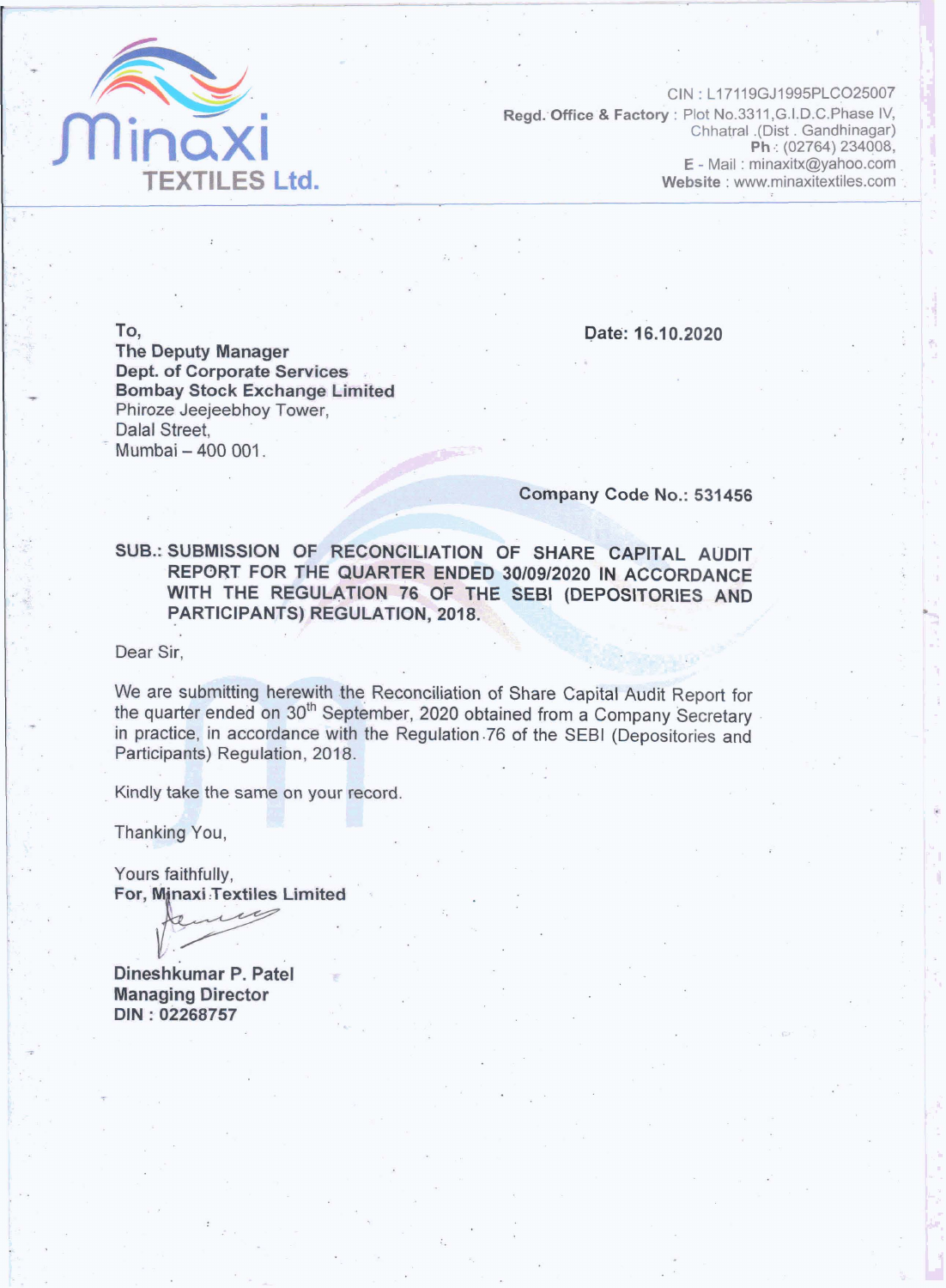

ASHOK P. PATHAK & Co. **Company Secretaries** 

**CS Ashok P.'Pathak Company Secretary L Insolvency Professional** 

### **F-904, Titanium City Centre. 100 Ft Anand Nagar Road. Near Indian Oil Petrol Pump, Satellite, Ahmedabad** - **38001 5 (0) 079-269341 23 (M) +91 93270 021 22 E-mail** : **csashokppathak@gmai1.com**

## **RECONCILIATION OF SHARE CAPITAL AUDIT**

| 1.                | For Quarter Ended                                                                      | 30-09-2020                                                                                           |  |  |  |
|-------------------|----------------------------------------------------------------------------------------|------------------------------------------------------------------------------------------------------|--|--|--|
| 2.                | <b>ISIN</b>                                                                            | INE952C01028                                                                                         |  |  |  |
| 3.                | Face Value                                                                             | ₹.1/- each                                                                                           |  |  |  |
| 4.                | Name of the Company                                                                    | <b>Minaxi Textiles Limited</b>                                                                       |  |  |  |
| 5.                | Registered Office<br>×,                                                                | Plot No.3311, G.I.D.C., Phase-IV, Chhatral, Taluka :<br>Kalol, Dist.: Gandhinagar - 382729, Gujarat. |  |  |  |
| 6.                | Correspondence Address                                                                 | Plot No.3311, G.I.D.C., Phase-IV, Chhatral, Taluka :<br>Kalol, Dist.: Gandhinagar - 382729, Gujarat. |  |  |  |
| 7.                | Telephone & Fax Nos.                                                                   | (02764) 234008 / 234142                                                                              |  |  |  |
| 8.                | Email Address                                                                          | minaxitx@yahoo.com                                                                                   |  |  |  |
| 9.                | Names of the Stock Exchange where the<br>Company's securities are listed               | Bombay Stock Exchange Limited (BSE)                                                                  |  |  |  |
| 10.<br>11.        | <b>Issued Capital</b><br>Listed Capital (Exchange-wise) BSE                            | Number of shares<br>% of Total<br>61800000*<br>100.00%<br>49416000<br>79.96%                         |  |  |  |
| 12.<br>13.<br>14. | Held in dematerialized form in CDSL<br>Held in dematerialized from in NSDL<br>Physical | 14.58%<br>9010883<br>38535117<br>62.35%<br>1870000<br>3.03%                                          |  |  |  |
| 15.               | Total No. of shares $(12+13+14)$                                                       | 49416000<br>79.96%                                                                                   |  |  |  |

<sup>1</sup>**6.** Reason **for difference if any, between (1** 0& **1** 1 ), (1 0& **15),** (I 1 & 1 **5)** 



\*There is a difference of **<sup>1</sup>**23 **84000 shares in** (1 0& 1 1) **and** (1 0& 1 **5) as** the shares are forfeited.

**Contd** ... **2**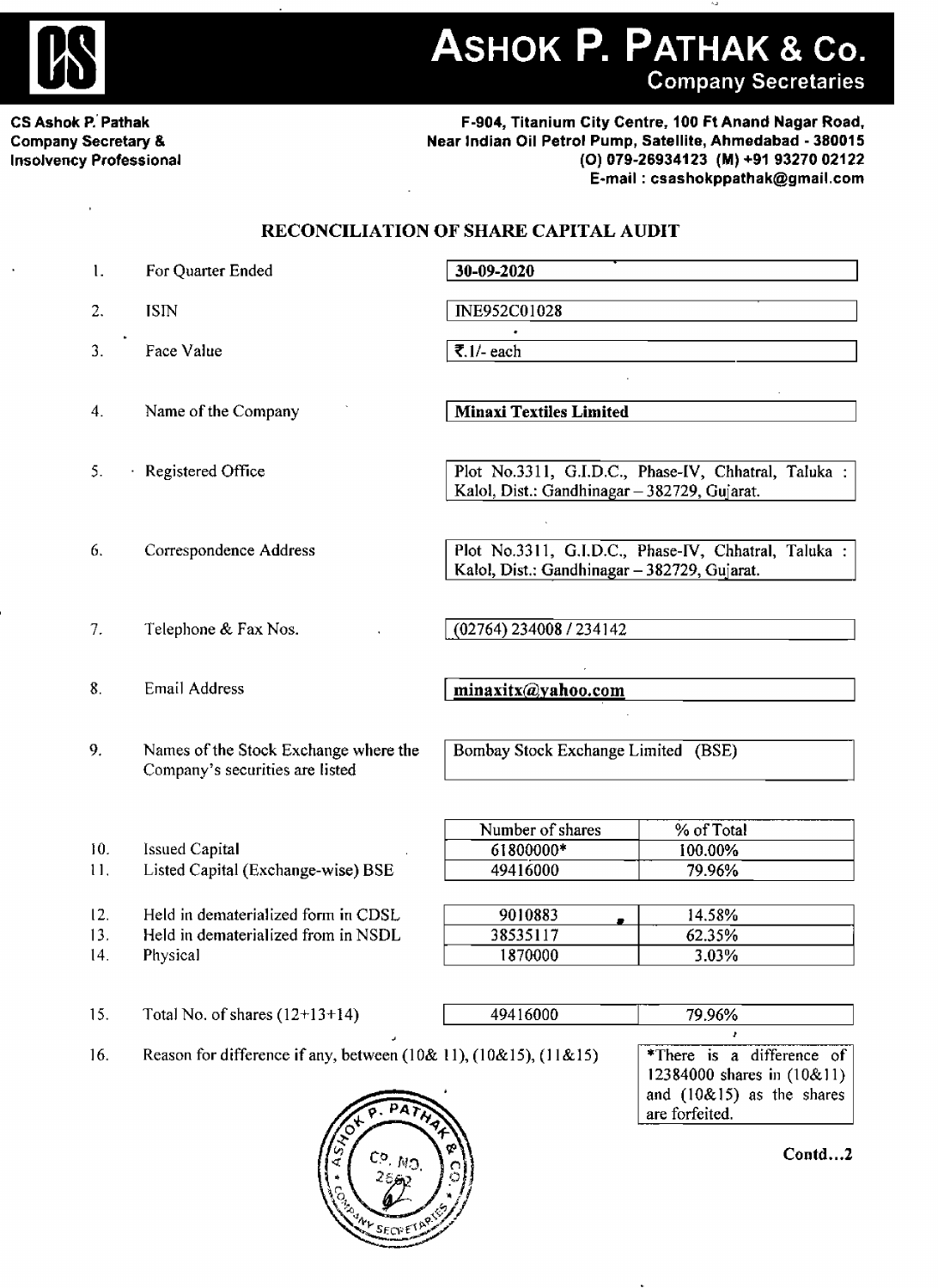

# ASHOK P. PATHAK & Co.

**CS Ashok P. Pathak Company Secretary** & **Insolvency Professional** 

| . Pathak<br>ecretary &<br>Professional                                                                                        | F-904, Titanium City Centre, 100 Ft Anand Nagar Road,<br>Near Indian Oil Petrol Pump, Satellite, Ahmedabad - 380015<br>(O) 079-26934123 (M) +91 93270 02122<br>E-mail: csashokppathak@gmail.com |                                        |                                                                            |                                        |                                 |                                                                         |  |  |
|-------------------------------------------------------------------------------------------------------------------------------|-------------------------------------------------------------------------------------------------------------------------------------------------------------------------------------------------|----------------------------------------|----------------------------------------------------------------------------|----------------------------------------|---------------------------------|-------------------------------------------------------------------------|--|--|
| $$ 11 2 11<br>17. Certifying the details of changes in share capital during the quarter under consideration as per Table Show |                                                                                                                                                                                                 |                                        |                                                                            |                                        |                                 |                                                                         |  |  |
| Particulars                                                                                                                   | No. of<br>shares                                                                                                                                                                                | Applied/<br>Not applied<br>for listing | <b>Listed on</b><br><b>Stock</b><br><b>Exchanges</b><br>(Specify<br>Names) | Whether<br>intimated to<br><b>CDSL</b> | Whether<br>intimated<br>to NSDL | In-principal<br>approval<br>pending for<br><b>SE</b> (Specify<br>Names) |  |  |
| Rights                                                                                                                        | Nil                                                                                                                                                                                             | Nil                                    | N.A.                                                                       | N.A.                                   | N.A.                            | N.A.                                                                    |  |  |
| <b>Bonus</b>                                                                                                                  | Nil                                                                                                                                                                                             | Nil                                    | N.A.                                                                       | N.A.                                   | N.A.                            | N.A.                                                                    |  |  |
| Preferential<br>Issue                                                                                                         | Nil                                                                                                                                                                                             | Nil                                    | N.A.                                                                       | N.A.                                   | N.A.                            | N.A.                                                                    |  |  |
| <b>ESOPs</b>                                                                                                                  | Nil                                                                                                                                                                                             | Nil                                    | N.A.                                                                       | N.A.                                   | N.A.                            | N.A.                                                                    |  |  |
| Amalgamation                                                                                                                  | Nil                                                                                                                                                                                             | Nil                                    | N.A.                                                                       | N.A.                                   | N.A.                            | N.A.                                                                    |  |  |
| Conversion                                                                                                                    | Nil                                                                                                                                                                                             | Nil                                    | N.A.                                                                       | N.A.                                   | N.A.                            | N.A.                                                                    |  |  |
| Buyback                                                                                                                       | Nil                                                                                                                                                                                             | Nil                                    | N.A.                                                                       | N.A.                                   | N.A.                            | N.A.                                                                    |  |  |
| Capital<br>Reduction                                                                                                          | Nil                                                                                                                                                                                             | Nil                                    | N.A.                                                                       | N.A.                                   | N.A.                            | N.A.                                                                    |  |  |
| Forfeiture                                                                                                                    | Nil                                                                                                                                                                                             | Nil                                    | N.A.                                                                       | N.A.                                   | N.A.                            | N.A.                                                                    |  |  |
| Any Other                                                                                                                     | Nil                                                                                                                                                                                             | Nil                                    | N.A.                                                                       | N.A.                                   | N.A.                            | N.A.                                                                    |  |  |

18. Register of Members is updated (Yes/No) If not, **updated up** to **which date** 

- I **Yes** <sup>I</sup>
- **19. Reference** of **previous quarter with regards to excess dematerialized shares, if any**
- 20. Has **the company resolved the matter mentioned in** point **no.19** above in the current quarter? If not, **reason why?**
- 2 1. **Mentioned the total no.** of **requests,** if **any,** confirmed **afier 2 1 days and the total** no. of **request pending beyond 2 1 days with the reason for delay**

| Total No. of demat requests   | No. of request | No. of shares | Reason for delay |
|-------------------------------|----------------|---------------|------------------|
| Confirm after 21 days         | Nil            | Nil           | Not applicable   |
| Pending for more than 21 days | Nil            | Nil           | Not applicable   |